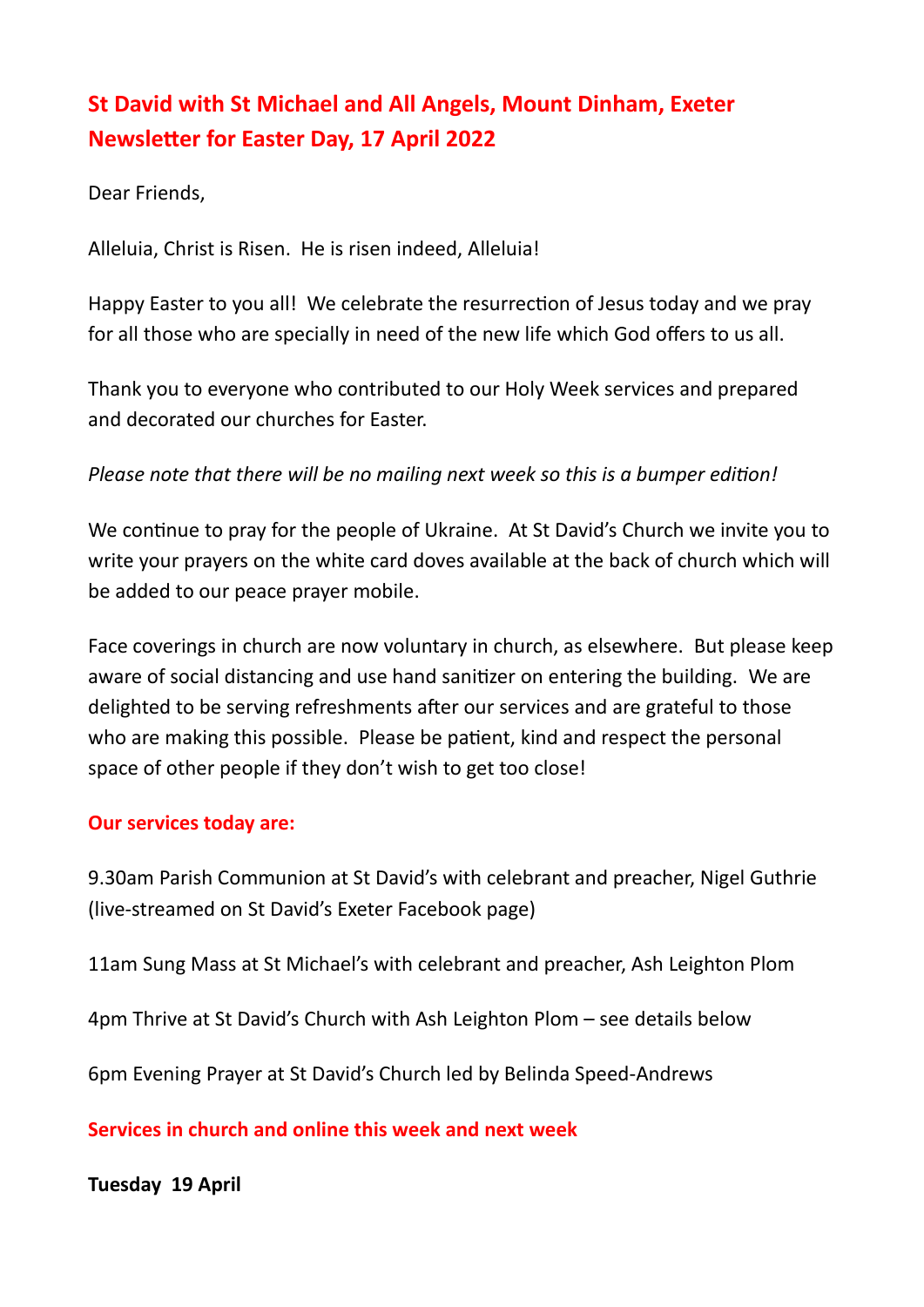No morning Prayer on Zoom today.

6pm Sung Vespers at St Michael's (live streamed on Friends of St Michael's Facebook Page)

**Wednesday 20 April**, no services at St Michael's Church this morning

**Thursday 21 April**, 10.30am Holy Communion at St David's Church

6pm Sung Vespers at St Michael's (live streamed on Friends of St Michael's Facebook Page)

#### **Sunday 24 April – Easter 2**

9.30am Parish Communion at St David's Church with celebrant, Belinda Speed-Andrews and preacher, Ian Cartwright (live streamed on St David's Exeter Facebook page)

11am Sung Mass at St Michael's with celebrant and preacher, Dominic Cyrus

4pm Thrive at St David's Church with Ash Leighton Plom – see details below

6pm Evening Prayer at St David's Church led by Robert Mitchell

**Tuesday 26 April, St George,** 9.30 – 9.55am Morning Prayer on Zoom. Please join us on this link:

<https://us02web.zoom.us/j/6602261392?pwd=VzdOaU1XUFBjWk9jV0xvMDZWajZBQT09> Meeting ID: 660 226 1392 Passcode: 196651

6pm Sung Vespers at St Michael's (live streamed on Friends of St Michael's Facebook Page)

**Wednesday 27 April,** 9.30am Mattins and 10am Mass at St Michael's

**Thursday 28 April**, 10.30am Holy Communion at St David's Church

6pm Sung Vespers at St Michael's (live streamed on Friends of St Michael's Facebook Page)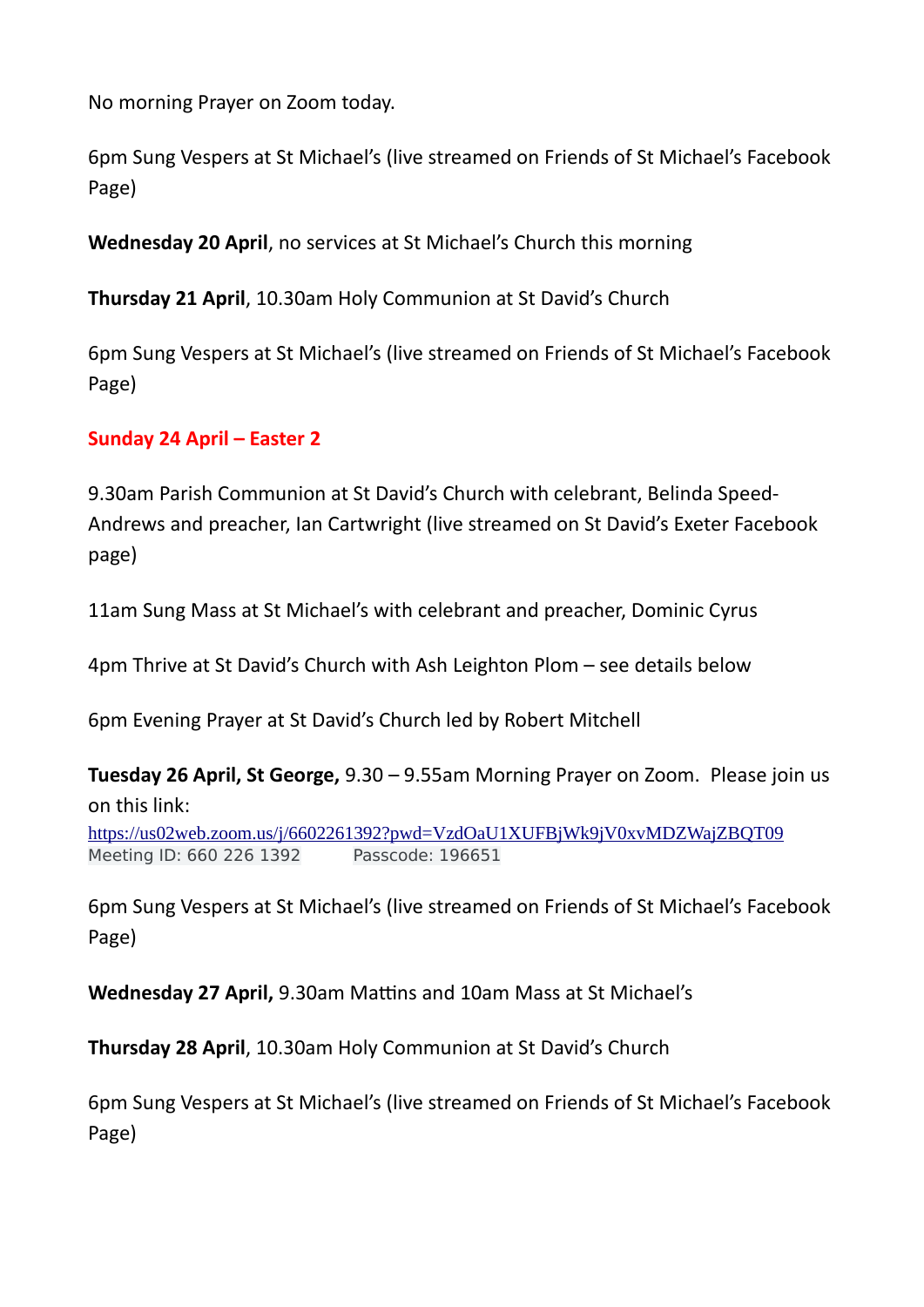**Friday 29 April,** 9.30am Morning Prayer in the Lady Chapel and on St David's Church Facebook Page

## **Covid-19 Safe for Public Worship**

**At St David's** we encourage people to wear face coverings to come forward to receive Holy Communion and then to consume the host after moving away from the altar rail.

**At St Michael's** the priest will distribute Holy Communion to people in their seats.

# *Please do not attend church if you are feeling ill or have tested positive for Covid.*

# **Forthcoming APCM and elections for PCC and Deanery Synod**

# **The APCM will take place in St David's Church at 7.30pm on Thursday 28th April. Please come if you can.**

We are hoping that you will give consideration to seeking election to the PCC and/or Deanery Synod. At St Michael's there will be two spaces on the PCC and at St David's there will be three.

There are two available spaces on Deanery Synod (successful election to Deanery Synod automatically confers a seat at the PCC).

Papers to complete for nomination will be available in church from early April or you can download a copy here: [PCC nomination form](http://exeter.anglican.org/wp-content/uploads/2016/11/nom-pcc.pdf)

#### [Deanery Synod nomination form](https://www.parishresources.org.uk/wp-content/uploads/nom-deanery.pdf)

We will also be seeking to elect a new churchwarden, and a second chapel wardens for St Michael's. Again, there will be forms available in church in early April or you can download a copy here: [Church Warden nomination form](https://www.parishresources.org.uk/wp-content/uploads/nom-cw.pdf)

#### **THRIVE today… and next week**

# **Easter Sunday 17th April, 4pm at St David's Church Thrive: What was Jesus doing on the Cross?**

Whether you're a regular at Thrive or this will be your first time ever, join this exploration through history, theology, and soteriology, as we consider models of the atonement - global perspectives of what Jesus was accomplishing on the cross.

# **Sunday 24th , 4pm at St David's**

## **Thrive: St George - Social Justice Warrior?**

In this St George's Day weekend special session of Thrive, we'll look at the early history of Christianity, this often misunderstood saint, and link through later saints to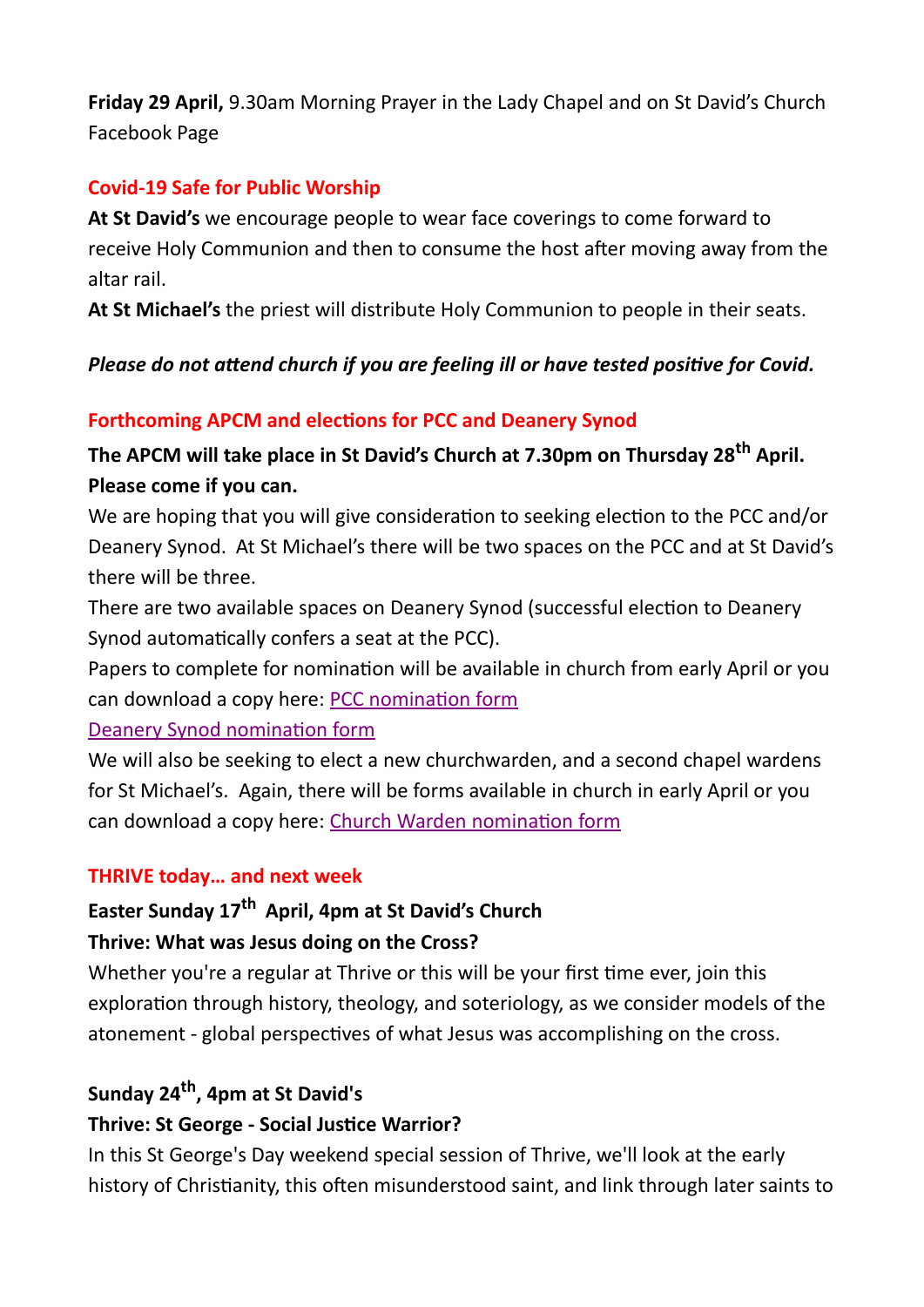God's call on our own lives to fight for justice and share the Good News. Thrive aims to be "seeker sensitive", a good place to welcome family or friends to who wouldn't otherwise come to church.

## **Free of charge + Refreshments served throughout + Children's packs available**

Could you help with Thrive, even on a monthly basis? Ash would appreciate some support with the running of Thrive in the coming weeks. Please have a word with him if you feel you could help in some way and see his article in the April magazine about what help is needed.

## **TEA TIME CONCERT**

On Saturday 14th May at 4.00pm you are warmly invited to come to St David's to enjoy a short concert of light-hearted music for voices and instruments - performed by Tina and Nigel and other members of the church community - followed by a delicious cream tea!

The concert is raising funds to support Latin Link, a Christian charity with which one of our students, Jemima, is doing a placement in South America during the coming year. More information about this can be found in Jemima's fundraising page here: <https://latinlink.org.uk/fundraiser-profile/jemima-firman/>

Tickets are priced £6 - inclusive of the cream tea (children free) and can be obtained from Tina at 07792188253 or on the door.

## **Knit and Natter**

We will meet again on **Saturday 23 April** from 10.30am until 12noon. All are welcome to knit, natter or learn! Tea and coffee available.

## **Men's Breakfast – please note change of venue**

The Men's Breakfast will be next **Saturday 30th April at 9.15am** at Boston Tea Party. We are trying a different venue to see how it works this month. Please contact Nigel if you would like to be on a mailing list reminder for this.

## **St David's Church opening times**

After many years of general closure we are re- establishing regular opening times for St David's Church, usually having the church open from 9.30am to 5pm from Monday to Friday. So please do pop in if you are passing to pause and pray and to greet any visitors.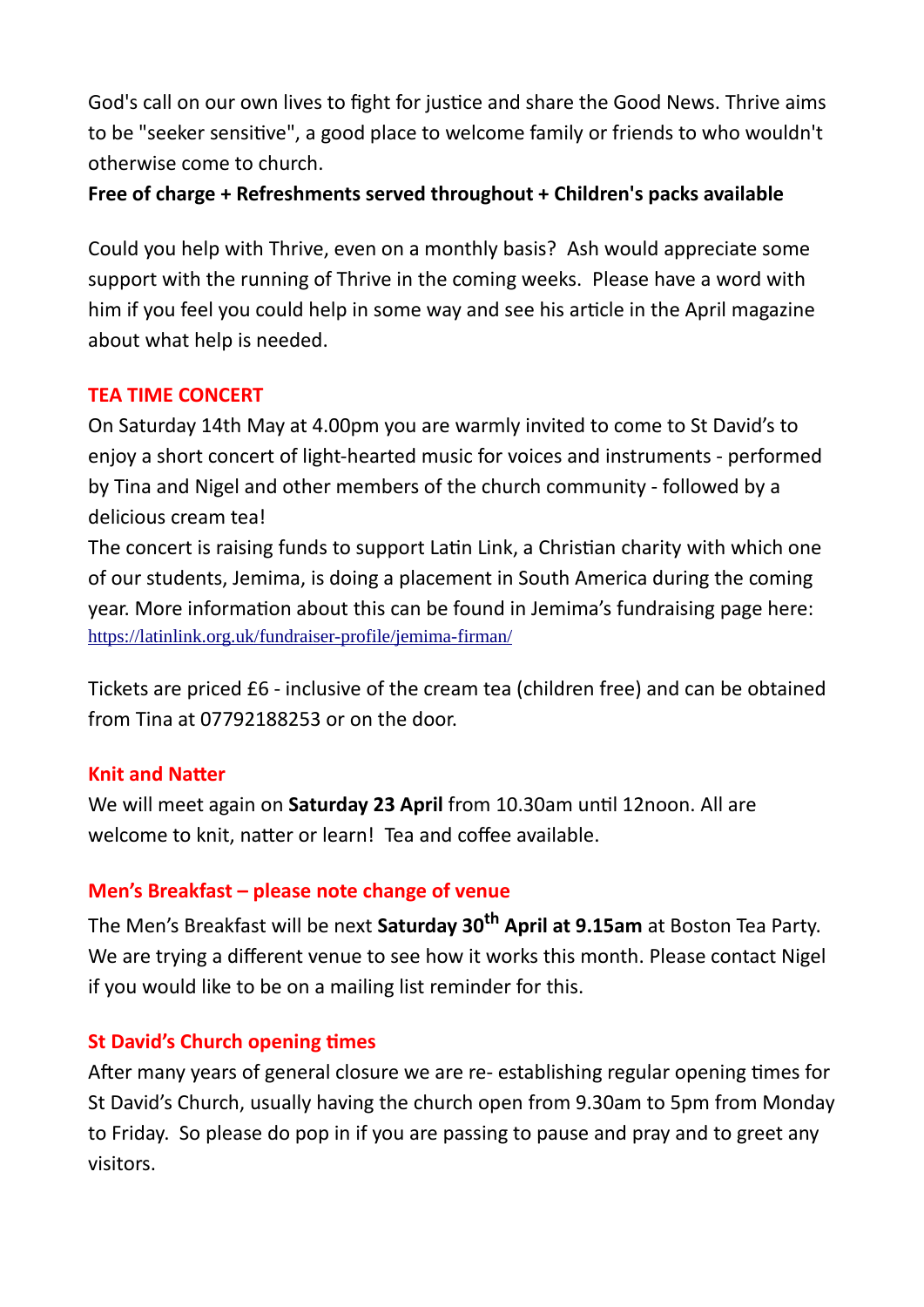#### **Tuesday Friendship Café**

Please let your local friends know that we are open on Tuesday mornings from 10.30am to 12noon as a drop-in for people to find a Christian welcome and company. There are flyers available for you to take as invitations. Thank you to those who have already offered to help or to bake cakes. There is a rota at the back of church to sign up when you can help. And do just come along if you would like to and help us to welcome any visitors who come into church!

#### **Lent Groups**

Thank you to all those who led and supported our Lent Groups.

#### **St Michael's Church Survey and AGM**

Thank you to all those who completed the survey. The numerical results and comments will be shared with the Archdeacon, PCC and St Michael's Committee. The numerical results will also be shared, with a commentary to explain them, at an AGM at St Michael's after Mass on Sunday 1<sup>st</sup> May at approx. 12.15pm.

#### **Church Electoral Roll**

The revision of the Church Electoral Roll is complete and the new roll is displayed at both churches. Thank you to Sue Wilson and Paula Lewis for their work on the revision.

#### **New Leaves – April Edition**

The April edition of our Parish Magazine is now available in our churches. Thank you to our editorial team for their hard work. Please collect your copy and share with any friends who might be interested in our life.

#### **Green Team**

It is great to see the new fruit trees coming into bud, and we are hopeful that at least some of our bird boxes will be well used. Please let us know if you spot any nesting activity in the churchyard!

Earth Day is coming up on 22<sup>nd</sup> April with the theme 'Invest in our planet'. Have a look at their website and work at <https://www.earthday.org/>.

#### **Phone Network and Home Communion**

If you would like to be phoned by someone from the church community or know someone who would appreciate Communion at home, please let Nigel know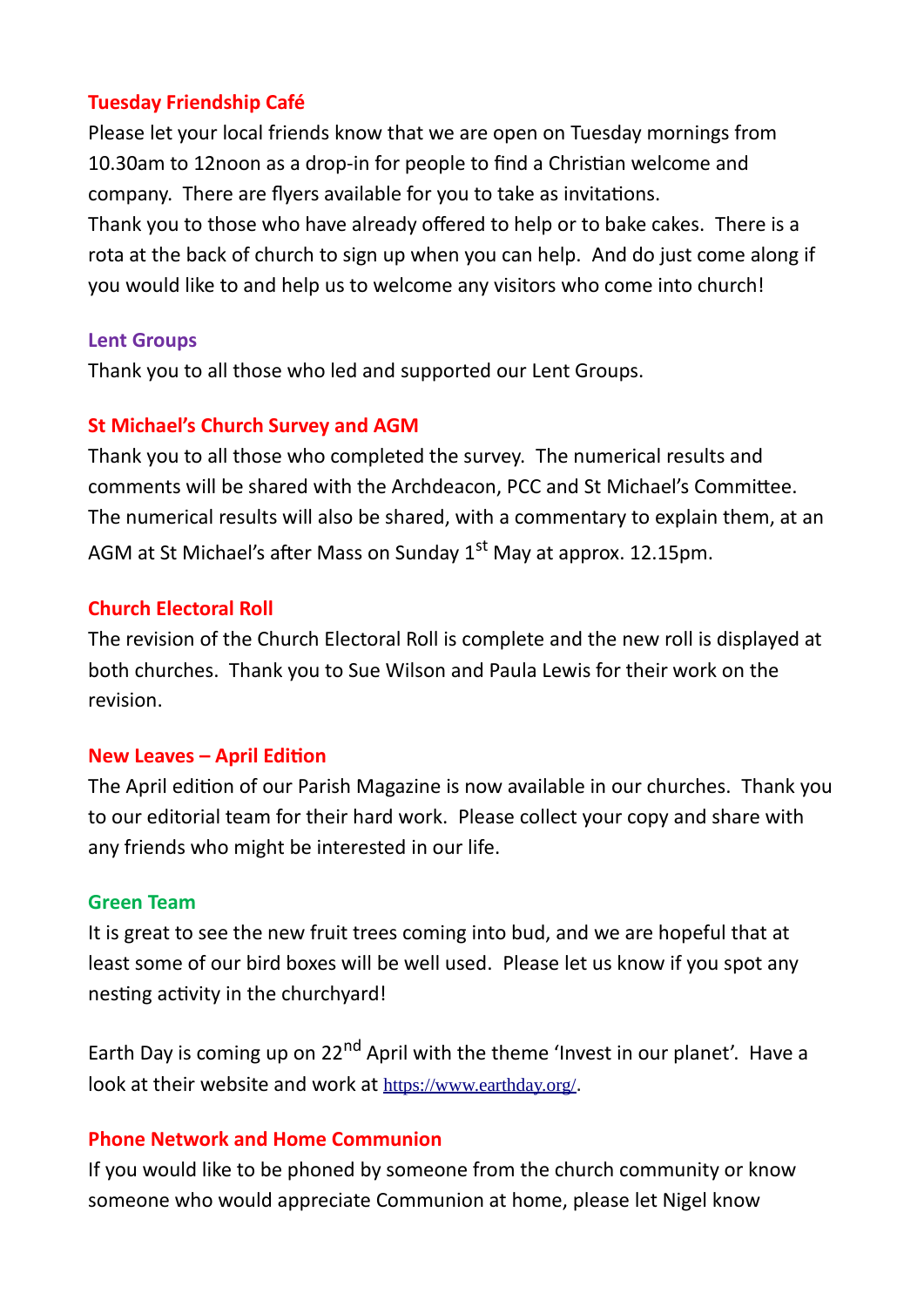at [nigel.guthrie1@gmail.com](mailto:nigel.guthrie1@gmail.com) or by ringing him on 01392 660226 or Ash on 07855305519.

### **St Michael's services and prayers**

If you would like to access the service details and prayer list for St Michael's please contact Oliver Nicholson at [virtualsaintmichaels@gmail.com](mailto:virtualsaintmichaels@gmail.com) and he can add you to that weekly mailing.

## **Your Prayers are asked for…**

## **Please remember those who are suffering including:**

Charlotte, Paul and Grace; Maggs Bedford; Monica Darch; Andrew Francis; James Ibbetson, Dan Newman, Liz Rimmington; Anne Smith; Grace Tointon; Mary Tout; Pam Smith; Iris Sutton; Bessie Wilkins; Caroline, Cliff and Stephen, Andy, Avis, Becky, Kate, Debs and Rob

## **Please remember those who have died recently including:**

Diane Susan Evans

In the **Parish Cycle of Prayer:** We pray for joy as we celebrate the resurrection of Christ.

## **Please also pray for:**

the people of Ukraine and all those injured, bereaved and made homeless by the invasion;

refugees from Ukraine and elsewhere, and the response to their needs;

for peace negotiations between Russia and Ukraine to be productive;

those bereaved, injured and made homeless by the floods in KwaZulu-Natal:

those suffering in Afghanistan through lack of food and medical facilities and the young women being denied education;

the people of Somalia facing continued conflict and famine;

members of our community to consider standing as church and chapel wardens or assistants and PCC members;

purposeful follow-up from the COP26 conference;

those being severely impacted by rising costs of living in this country;

those in the NHS struggling to keep services going in the face of many Covid infections;

those suffering from Covid and long-Covid around the world.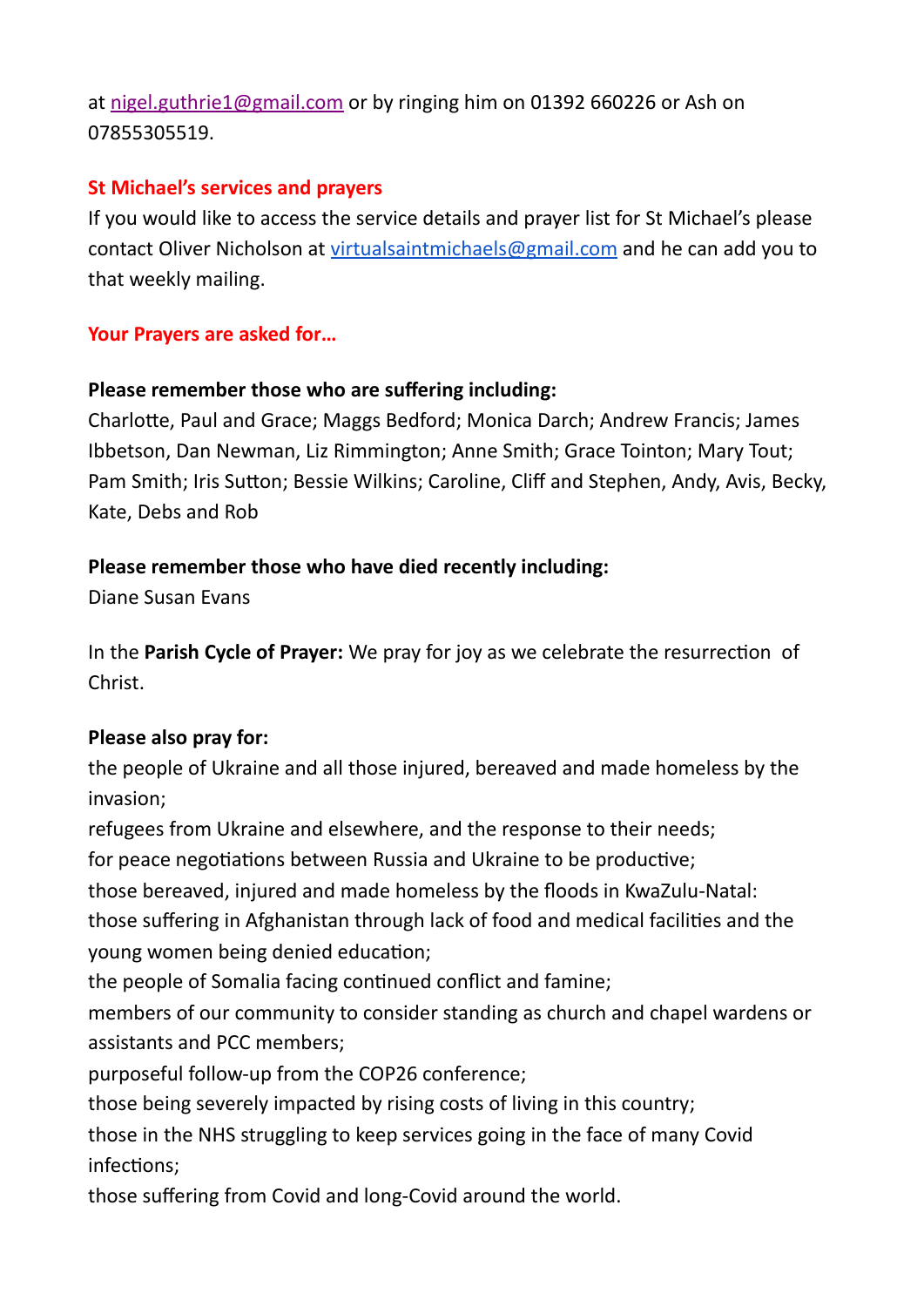With every blessing, Nigel Guthrie

**Prayers, Readings and Address for Easter Day, 17 April 2022**

#### **Collect**

Lord of all life and power, who through the mighty resurrection of your Son overcame the old order of sin and death to make all things new in him: grant that we, being dead to sin and alive to you in Jesus Christ, may reign with him in glory; to whom with you and the Holy Spirit be praise and honour, glory and might, now and in all eternity.

## **First Reading – Acts 10: 34-43**

Then Peter began to speak to them: 'I truly understand that God shows no partiality, but in every nation anyone who fears him and does what is right is acceptable to him. You know the message he sent to the people of Israel, preaching peace by Jesus Christ—he is Lord of all. That message spread throughout Judea, beginning in Galilee after the baptism that John announced: how God anointed Jesus of Nazareth with the Holy Spirit and with power; how he went about doing good and healing all who were oppressed by the devil, for God was with him. We are witnesses to all that he did both in Judea and in Jerusalem. They put him to death by hanging him on a tree; but God raised him on the third day and allowed him to appear, not to all the people but to us who were chosen by God as witnesses, and who ate and drank with him after he rose from the dead.He commanded us to preach to the people and to testify that he is the one ordained by God as judge of the living and the dead. All the prophets testify about him that everyone who believes in him receives forgiveness of sins through his name.'

## **Gospel – from Luke chapter 24: 1-12**

But on the first day of the week, at early dawn, they came to the tomb, taking the spices that they had prepared. They found the stone rolled away from the tomb, but when they went in, they did not find the body.While they were perplexed about this,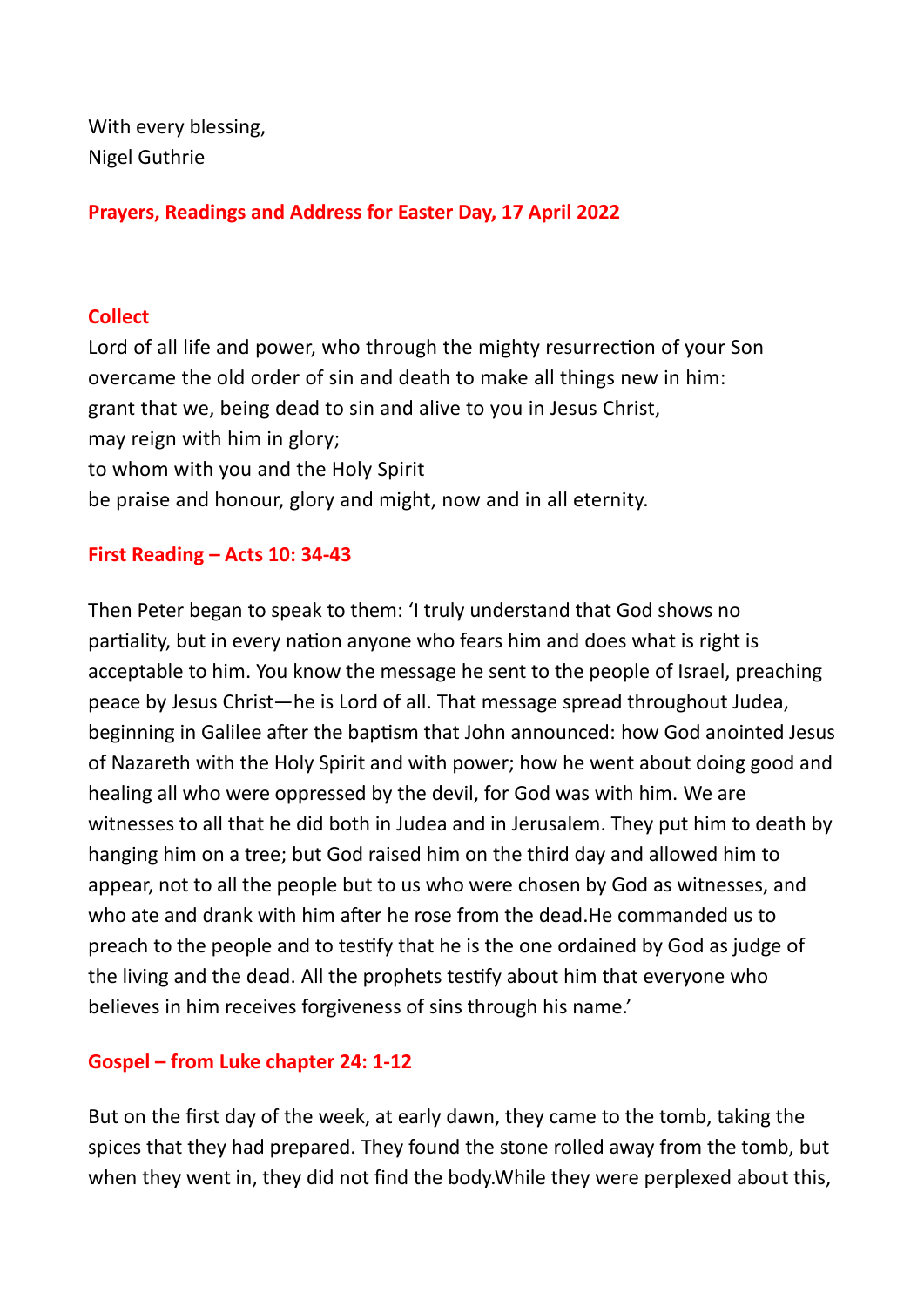suddenly two men in dazzling clothes stood beside them. The women were terrified and bowed their faces to the ground, but the men said to them, 'Why do you look for the living among the dead? He is not here, but has risen. Remember how he told you, while he was still in Galilee, that the Son of Man must be handed over to sinners, and be crucified, and on the third day rise again.'Then they remembered his words, and returning from the tomb, they told all this to the eleven and to all the rest. Now it was Mary Magdalene, Joanna, Mary the mother of James, and the other women with them who told this to the apostles. But these words seemed to them an idle tale, and they did not believe them. But Peter got up and ran to the tomb; stooping and looking in, he saw the linen cloths by themselves; then he went home, amazed at what had happened.

#### **Address by Nigel Guthrie for Easter Day, 17 April 2022**

This weekend there will be many Easter eggs given and many cards with chicks and bunny rabbits shared. And, in a good way, these are symbols of spring and new life which link with our celebration of the resurrection. But they also fall short of expressing the depth of the meaning of the resurrection. And that's because they don't require death to have happened before new life emerges. Chicks and bunnies along with blossom and new leaves certainly reflect the amazing ability of God's creation to renew itself, and they illustrate the endless creative power which we believe comes from God. And in fairness to the chicks and bunnies even St Paul's illustration of the resurrection falls short. He describes a seed which falls to the ground and dies before it grows again (1 Corinthians 15: 36). But we know that a seed isn't exactly dead. Forgive me if the science is wrong but I would say that a seed is dormant rather than dead.

By contrast the gospels are clear that after his crucifixion Jesus was well and truly dead. In fact the gospel writers go out of their way to underline it, just to deny the possibility that Jesus might have passed out and then revived in the cool of the tomb. St Mark tells us that Pilate actually checked with the centurion that Jesus had been dead for some time, before releasing his body for burial. And St John tells us that Jesus was so obviously dead that the soldiers didn't have to break his legs as they usually did to make sure the victims of crucifixion did not survive.

And our worship in Holy Week underlines the need for us to come to terms with death, before celebrating resurrection. It can seem a bit odd that on Palm Sunday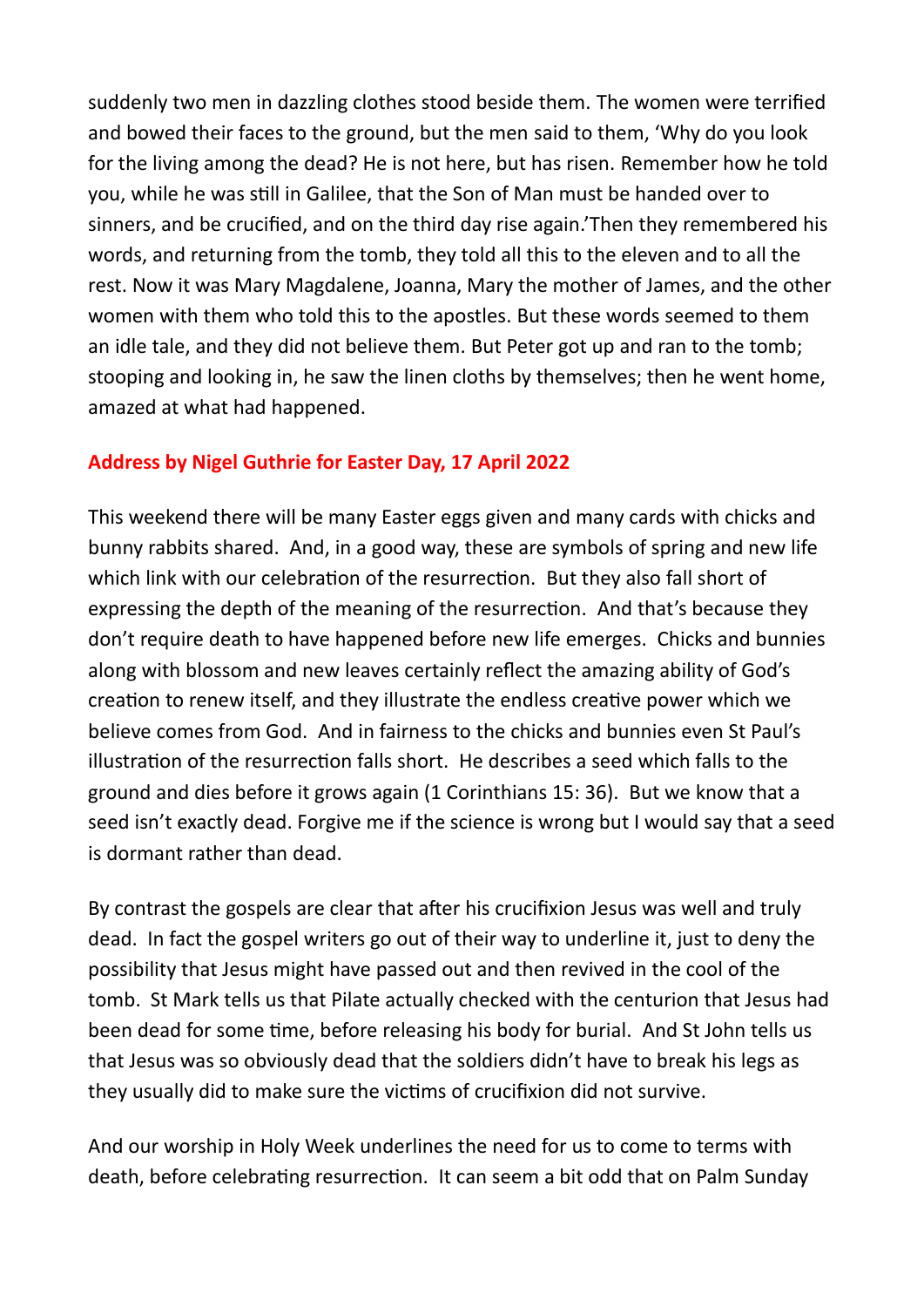we read the whole passion narrative of Jesus' suffering and death. Those who designed the liturgy perhaps realise that only a minority of people will usually attend worship on Good Friday and that the main gathered Sunday congregation needs to hear the full story to its bitter end.

As we get older the inescapable reality of death becomes clearer and more painful to us as we lose dear family members and friends. We can't escape death and I do find the modern phrase 'he or she has passed' quite unhelpful, as if we can't bear to mention the 'd' word. But in any sort of mature Christian understanding we need to look death square in the face and in doing so appreciate what the resurrection of Jesus means for us. And what resurrection means is the final power of God over life and death, and the absolute desire of God to bring us to new life after we have died. Resurrection signifies the passionate love of God for us which transcends even what we know as human love, amazing and wonderful though that can be.

And looking at the world we realise that resurrection cannot happen without death. Think of the environmental crisis we're facing. Without dying to our addiction to fossil fuels and to an ever-growing rate of consumption there is little hope of resurrection for our battered eco-system. Facing up to this death is going to be very challenging indeed, not least because, in political terms, it still doesn't win enough votes.

And in the political sphere too, there needs to be a death to the desire to build empires and dominate others, if peace and prosperity are to grow and flourish. And I'm not just talking about Putin and the present catastrophe in Ukraine. A serious repentance for the evils of our own imperial past is only just seriously underway. I'm not saying it was all bad. Indeed there were many British people who went out with very good intentions. But our past does need to be reassessed and understood differently if we are to find a positive and realistic place in the modern world.

Many dreadful stories have emerged from Ukraine during these past two months and we can see that the suffering, hardship and grief caused by this war of aggression is going to endure for many years to come. So, what does it mean for us to celebrate Easter against such a grim backdrop?

Among the terrible stories of suffering and inhumanity from Ukraine there was a beautiful, heartrending and yet hopeful story that emerged this week. Perhaps it came to your attention, too?